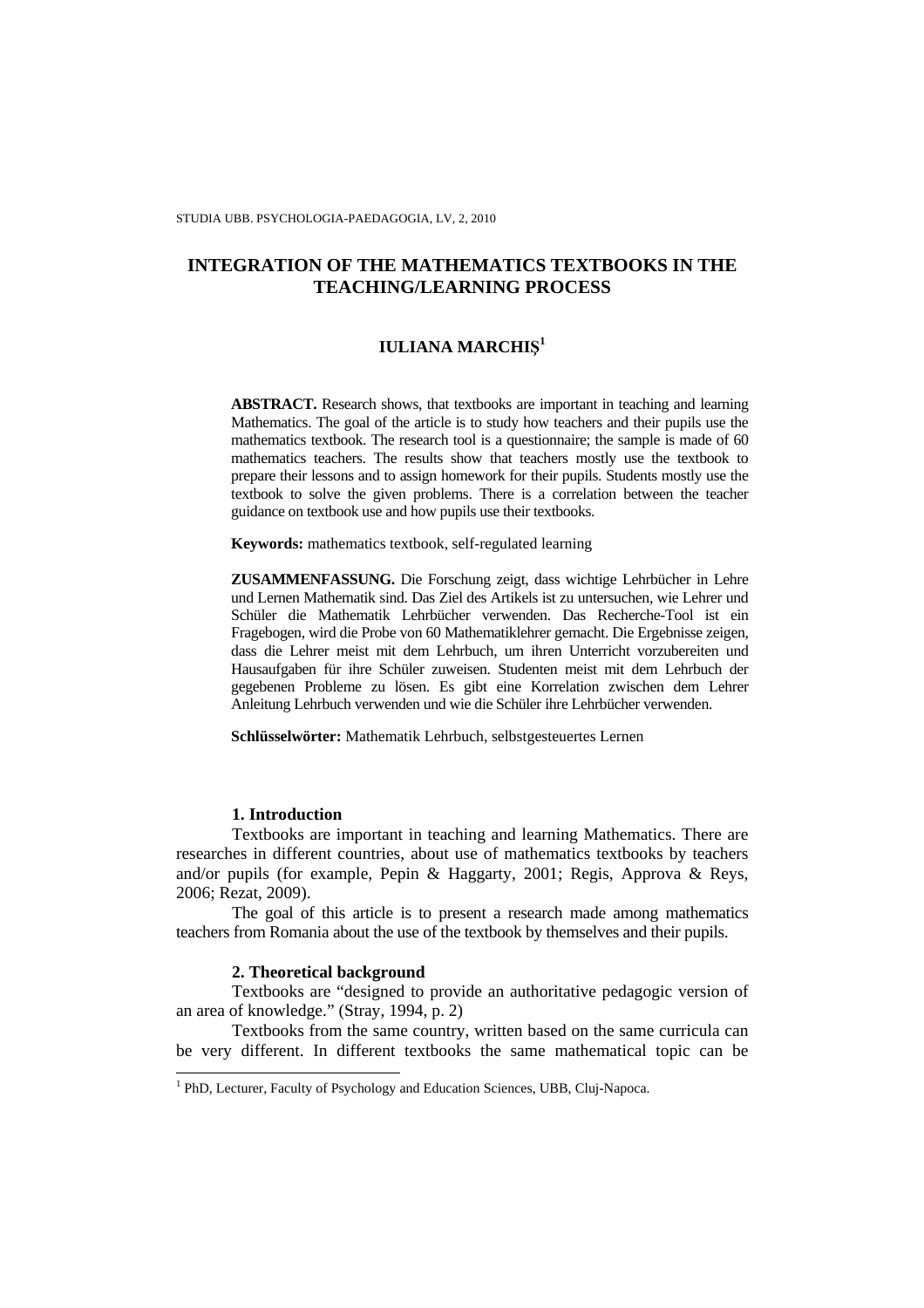presented using different methods. Also the content of different textbooks can vary, even if they are written according the same curriculum: one textbook can emphasize a subject more than other textbook; the order of the presented topics and the logical connections between these topics could be different. Analyzing mathematics textbooks from Sweden, Johansson (2005) has concluded, that textbooks do not always follow closely the guidelines of the curriculum; this is also a source of differences.

The content and how this content is presented are also important. Research shows that usually the contents presented in textbooks are more likely to be taught by the teacher in the classroom; and teachers rarely present contents not included in the textbook (Freeman & Porter, 1989; Reys et al., 2003).As mathematics teaching should be problem-orientated, one important factor of evaluating a mathematics textbook is regarding the problems given in the book. Ceglédy and Kovács (2008) in their evaluation criteria for mathematics textbooks consider important the presents of control problems for students to evaluate their individual learning after each unit. Another important aspect is regarding the problems given in the textbooks. These problems should be enough for classroom activities and homework and the difficulty of these problems should be marked in the textbook.

Textbooks doesn't replace the teacher, he/she has an important role to mediate the content to the pupils (Love & Pimm, 1996). There are aspects of problem solving, which are difficult to be put in a textbook. For example, the textbook can't deal with pupils' incorrect solutions; can't reformulate the problem, if needed; can't give the required hints (Kang  $&$  Kilpatrick, 1992); can't check the correctness of a different solution given by the pupil. Thus it is important to know how often and how teachers use the textbooks.

Freeman et al. (1983) categorize the ways of using the textbooks by the teachers in four styles: textbook bound (progressing page-by-page in the textbook), selective omission (progressing from the beginning to the end, but omitting some parts), focus on the basics (focusing on some parts and omitted other parts), and management by the objectives (focusing on the main objectives of teaching mathematics and selecting the contents from the textbook for reaching these objectives).

Regis, Approva, and Reys (2006) have conducted a research on use of district adopted mathematics textbook in U.S. middle schools. The research took place during two years with 51 teachers in the first year and 66 teachers in the second year. Every teacher has written a textbook-use diary in which has recorded 30 instructional days. 39% of the teachers used their textbook at least 90% of the documented instructional days, 70% used their textbook 75% of the documented days, one teachers used less than half of the days. 59% of the teachers used the textbook mainly to prepare the lesson.

A study on textbooks use in France, Germany and England shows, that most of the teachers use the textbook more for the exercises than for the theoretical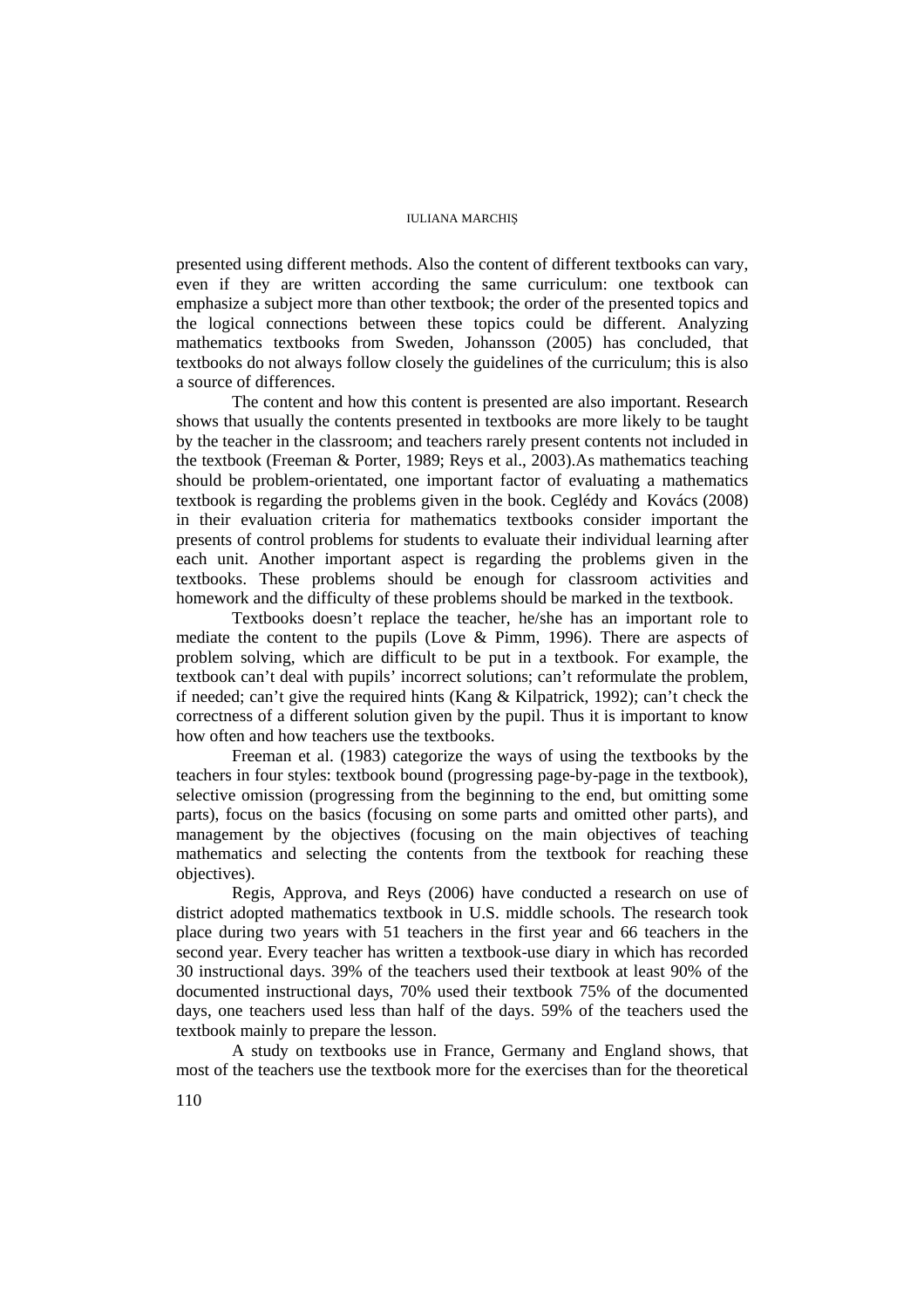part. The theoretical part is used differently in different countries: German teachers use different worked examples than in the textbook; French teachers present the rules differently than in the textbook (Pepin & Haggarty, 2001).

Another aspect to be studied is how pupils use the mathematics textbooks. In many cases teachers are influencing pupils' textbook use. For example, if the teacher asks pupils to use the textbook to study the solved problems, most of the pupils will do this. But if the teacher has never asked pupils to read and resolve the worked examples, most of the pupils will not do it.

The results of a research made in four classes of a German school shows that students do not only use the textbook, when they are told to by the teacher. When solving problems students look up for worked examples or boxes with kernels (Rezat, 2009).

Using an efficient way an adequate textbook by the pupils, their selfregulated learning skills could be developed. Self-regulated learning (SRL) is an academically effective form of learning, through which the learner set goals and make plans before starting to learn; monitor and regulate his/her cognition, motivation and behavior during the learning process; and reflect on his/her learning process (Pintrich, 1995; Pintrich, 2000; Zimmerman, 2001).

### **3. Research**

The aim of the research is to study teachers and pupils mathematics textbook use during the teaching and learning process.

There are three research questions:

1) Do teachers use the mathematics textbook and for what purposes?

2) Do teachers use the mathematics textbook and for what purposes?

3) There is any correlation between teachers' and their pupils textbook use behavior?

### **Research design**

The survey was conducted during the second semester of the school year 2009/2010 in secondary schools from the north-vest part of Romania (Transilvania region).

A questionnaire was developed for inquiring teachers how they use the mathematics textbooks and what they have observed about their pupils' textbook use. The questionnaire contained three demographical questions (sex, age and teaching experience of the respondents), six items regarding teachers' textbook use, and five items regarding how pupils' use the textbooks.

The sample of the research is made form 60 mathematics teachers, 17% male and 83% female. This distribution by sex reflects the reality in the Romanian educational system. Regarding the age of the respondents, half of them are between 31 and 40 years old, 18%-18% are between 25 and 30 respectively 41-50 years old, 12% less than 25 years old. The less represented category is the 51-60 years old teachers (Figure 1). This could be explained by the fact, that some of the teachers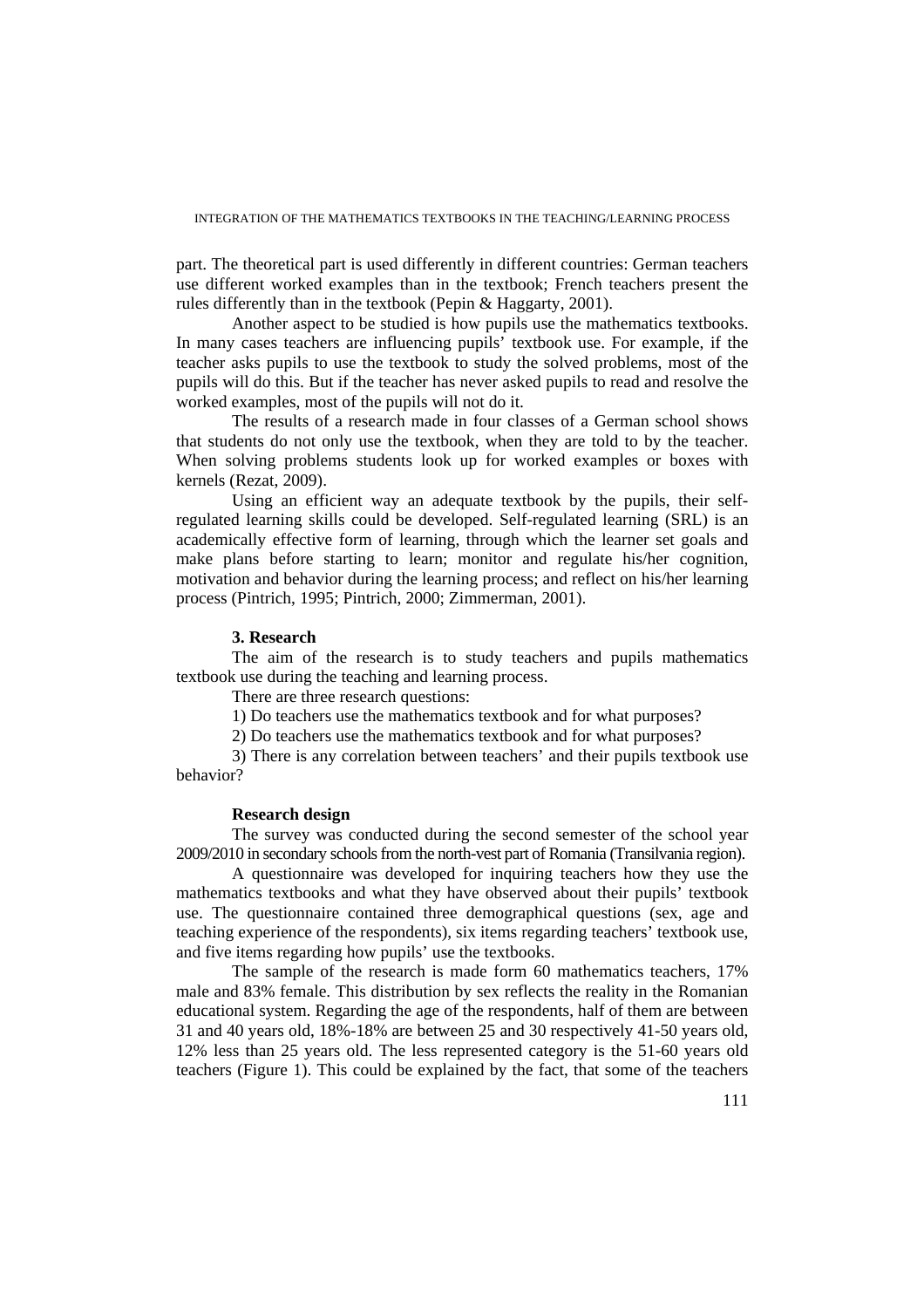from this age-group are already retired. In Figure 2 we could observe the teaching experience of the respondents. Most of the teachers have 11-15 years of experience (31% of the respondents); 20%-20% of the teachers has 2-6 respectively 7-11 years of experience (Figure 2).



**Figure 1.** The age distribution of the respondents



Figure 2. Distribution of the respondents by teaching experience

## **Results**

The questionnaire contains six questions regarding teachers' textbook use. Respondents have to mark on a five step scale how typical for them the given textbook use behavior is. Teachers' responses can be found in Table 1.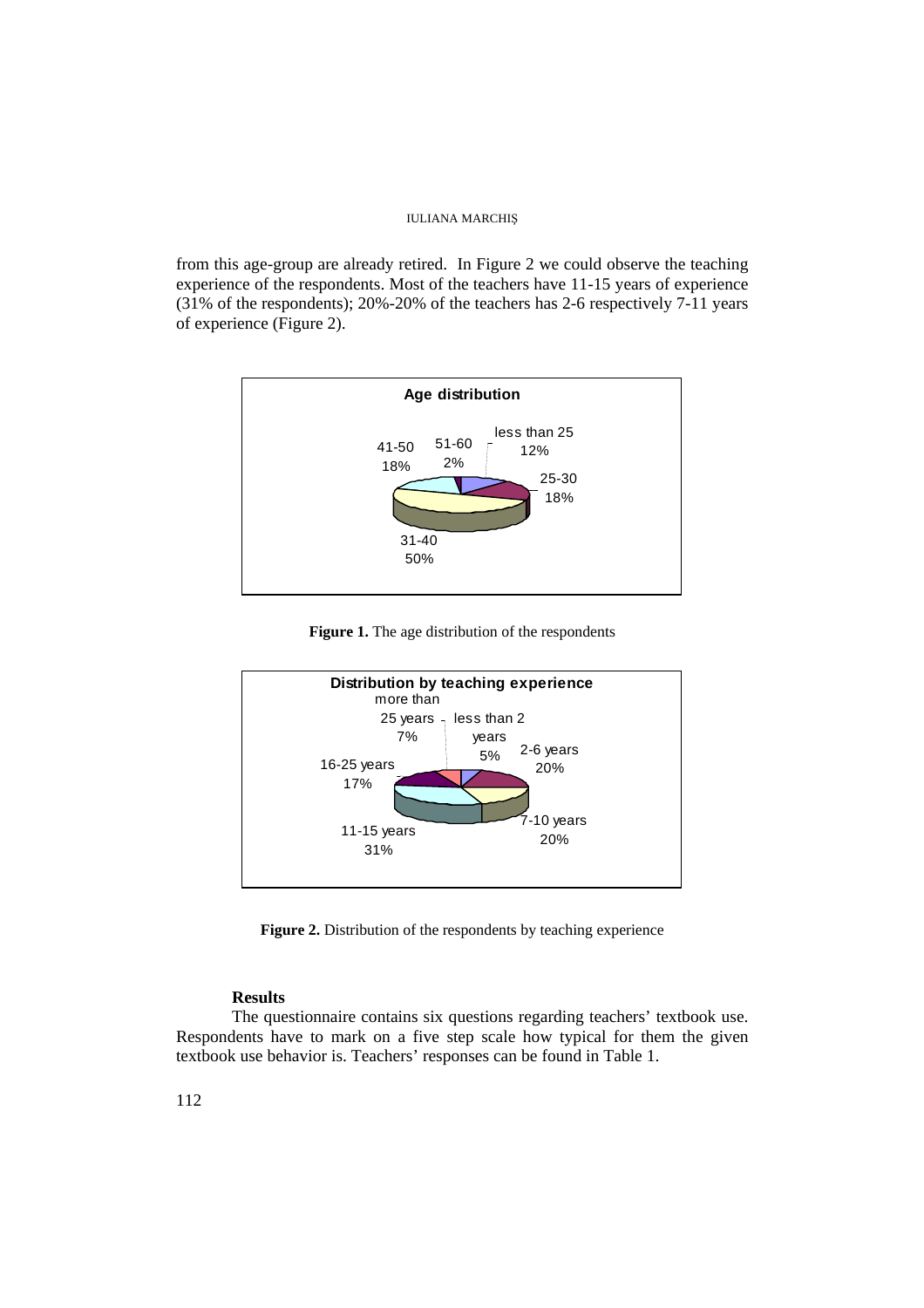## **Table 1.**

|                                              | Not typical   | A bit typical | <b>Typical for</b> | Very typical | <b>Totally</b> |  |
|----------------------------------------------|---------------|---------------|--------------------|--------------|----------------|--|
|                                              | at all for me | for me        | me                 | for me       | describes mel  |  |
|                                              | $\frac{9}{6}$ | $\frac{9}{6}$ | $\frac{9}{6}$      | (%)          | $\frac{9}{6}$  |  |
| I never use the textbook.                    | 45.00         | 46.67         | 8.33               | 0.00         | 0.00           |  |
| textbook<br>$\mathbf{I}$<br>the<br>to<br>use | 5.00          | 23.33         | 35.00              | 20.00        | 16.67          |  |
| prepare the lesson.                          |               |               |                    |              |                |  |
| I select problems from the                   | 1.67          | 20.00         | 36.67              | 21.67        | 20.00          |  |
| textbook for the lessons.                    |               |               |                    |              |                |  |
| for<br>I<br>problems<br>assign               | 0.00          | 16.67         | 28.33              | 26.67        | 28.33          |  |
| homework<br>from<br>the                      |               |               |                    |              |                |  |
| textbook.                                    |               |               |                    |              |                |  |
| I ask my pupils to read the                  | 58.33         | 30.00         | 10.00              | 1.67         | 0.00           |  |
| theory from the textbook                     |               |               |                    |              |                |  |
| during the lesson.                           |               |               |                    |              |                |  |
| I ask my pupils to read the                  | 45.00         | 25.00         | 23.33              | 6.67         | 0.00           |  |
| worked examples from the                     |               |               |                    |              |                |  |
| textbook at home.                            |               |               |                    |              |                |  |

### Teachers' textbook use

Teachers were also asked about their pupils' textbook use habits. The respondents have to mark on a five step scale how many percentage of their pupils are using textbooks for the specified purpose. The responses are summarized in Table 2.

### **Table 2.**

|                                                                    | Less than<br>20%<br>$\left( \frac{0}{0} \right)$ | $21\% - 40\%$<br>$($ %) | $41\% - 60\%$<br>$($ %) | $61\% - 80\%$<br>$($ %) | $81\% - 100\%$<br>$($ %) |
|--------------------------------------------------------------------|--------------------------------------------------|-------------------------|-------------------------|-------------------------|--------------------------|
| My pupils don't use the<br>textbook at all.                        | 60.00                                            | 20.00                   | 5.00                    | 13.33                   | 1.67                     |
| Mv<br>pupils read<br>the<br>theoretical parts from the<br>textbook | 68.33                                            | 8.33                    | 6.67                    | 16.67                   | 0.00                     |
| My pupils study the worked<br>problems<br>from<br>the<br>textbook. | 48.33                                            | 31.67                   | 15.00                   | 3.33                    | 1.67                     |
| Mv<br>pupils solve<br>the<br>problems given in<br>the<br>textbook. | 15.00                                            | 30.00                   | 16.67                   | 26.67                   | 11.67                    |
| My pupils search for the<br>formulas in the textbook.              | 41.67                                            | 25.00                   | 10.00                   | 20.00                   | 3.33                     |

Pupils' textbook use observed by the teacher

To get the answer for the question if there is correlation between teachers' and pupils' textbook use, we have calculated Pearson correlation coefficients (Table 3).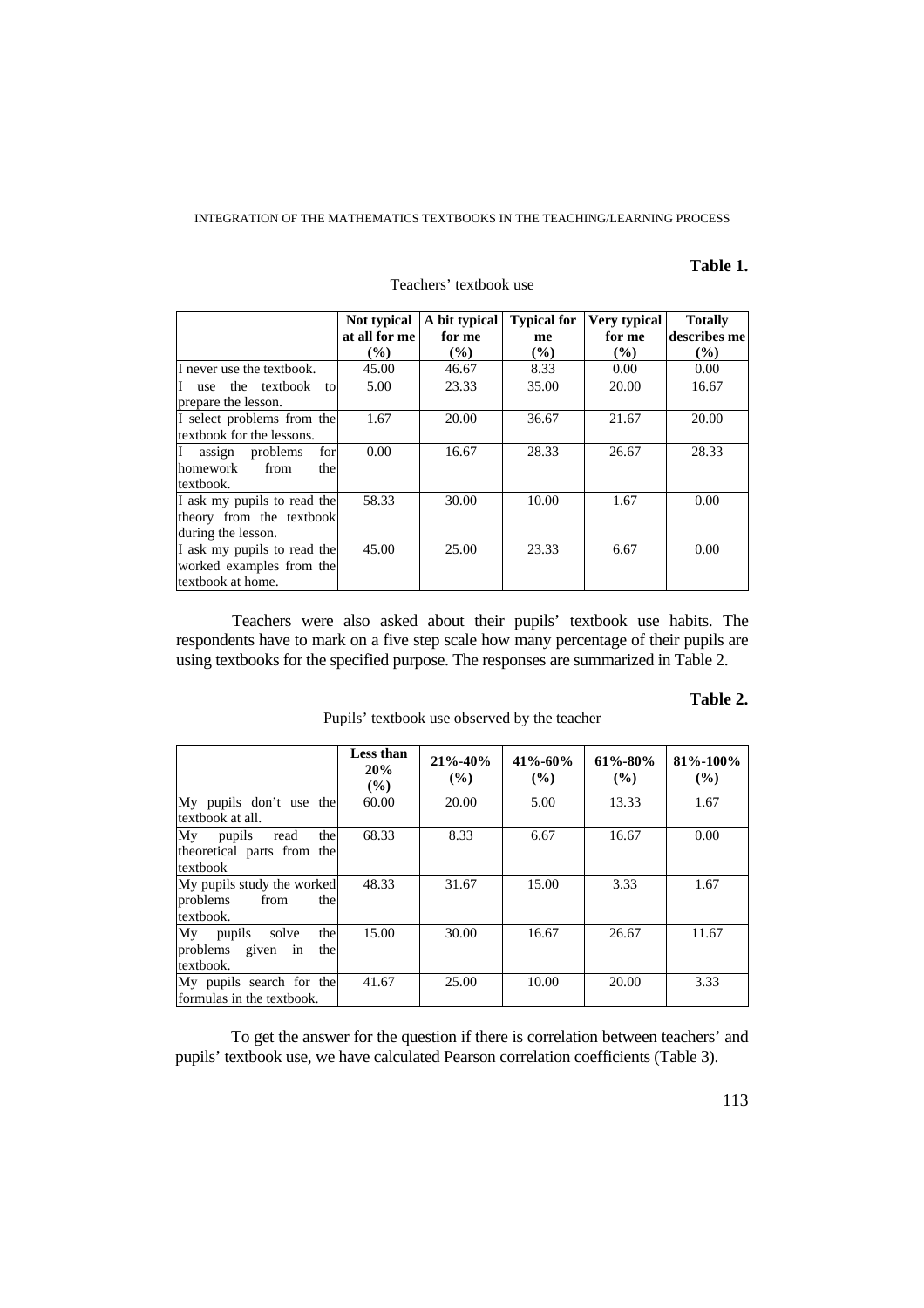### **Table 3.**

### Correlations between teachers' and their pupils textbook use (df=58)

|                         | My pupils read the My pupils study the My pupils solve the        |         |  |               |  |           |     |  |
|-------------------------|-------------------------------------------------------------------|---------|--|---------------|--|-----------|-----|--|
|                         | theoretical parts from worked problems from problems given in the |         |  |               |  |           |     |  |
|                         | the textbook                                                      |         |  | the textbook. |  | textbook. |     |  |
| I ask my pupils to read |                                                                   | $.26**$ |  |               |  |           |     |  |
| the theory from the     |                                                                   |         |  |               |  |           |     |  |
| textbook during<br>the  |                                                                   |         |  |               |  |           |     |  |
| lesson.                 |                                                                   |         |  |               |  |           |     |  |
| I ask my pupils to read |                                                                   |         |  | $.50*$        |  |           |     |  |
| the worked examples     |                                                                   |         |  |               |  |           |     |  |
| from the textbook at    |                                                                   |         |  |               |  |           |     |  |
| home.                   |                                                                   |         |  |               |  |           |     |  |
| I assign problems for   |                                                                   |         |  |               |  |           | .17 |  |
| homework<br>from        |                                                                   |         |  |               |  |           |     |  |
| textbook.               |                                                                   |         |  |               |  |           |     |  |

\* Significance level .01

\*\* Significance level .05

### **Discussion**

Regarding the first research question, we have found out, that most of the teachers use the textbook in their work. It is surprising, that 8.33% of the respondents said, that it is typical for them, that they never use the textbook. Textbooks offer a didactical processing of the scientific content, thus it is useful for a teacher to see this approach, even if he/she doesn't follow it closely. Textbooks also contain problems, which can be solved in the classroom or for homework.

To get a summarize view on textbook use by teachers, we have added up the first two options ("not typical for me" and "a bit typical for me") into "not typical", and the last three options ("typical for me", "very typical for me", and "totally describes me") into "typical" (Table 4).

## **Table 4.**

|                                                      | Not typical | <b>Typical</b>             |
|------------------------------------------------------|-------------|----------------------------|
|                                                      | (%)         | $\left(\frac{0}{0}\right)$ |
| I never use the textbook.                            | 91.67       | 8.33                       |
| I use the textbook to prepare the lesson.            | 28.33       | 71.67                      |
| I select problems from the textbook for the lessons. | 21.67       | 78.34                      |
| I assign problems for homework from the textbook.    | 16.67       | 83.33                      |
| I ask my pupils to read the theory from the textbook | 88.33       | 11.67                      |
| during the lesson.                                   |             |                            |
| I ask my pupils to read the worked examples from     | 70.00       | 30.00                      |
| the textbook at home.                                |             |                            |

Teachers' textbook use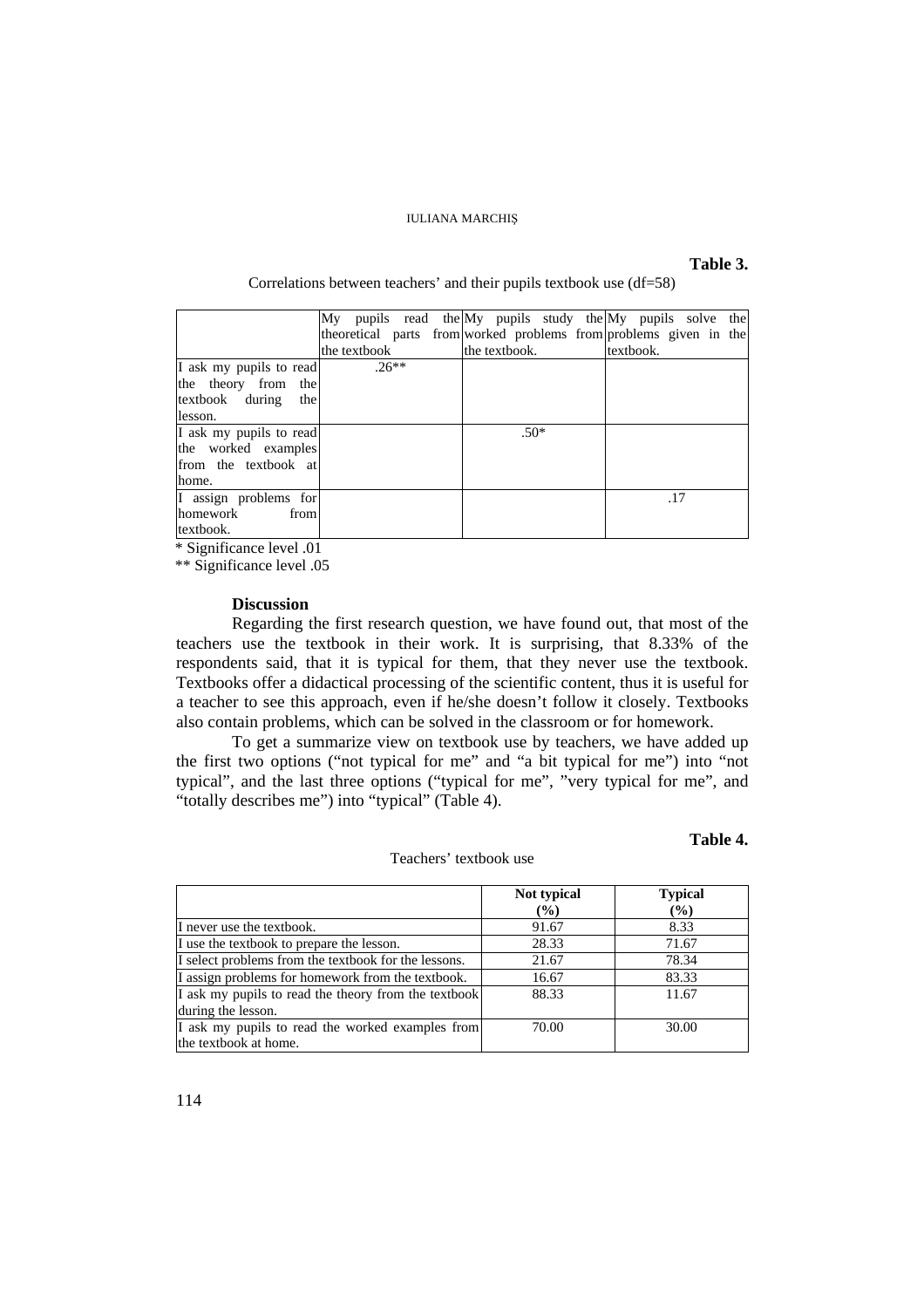Most of the teachers (83.33%) use the textbook to give problems for homework and to choose problems for the lesson (71%). They use the textbook to prepare their lesson (71.67%), but they don't use it with their pupils in the classroom for the theoretical part of the lesson (only 11.67% of the respondents ask their pupils to read the theory from the textbook). Only 30% of the teachers ask their pupils to read the worked examples from the textbook at home.

As regarding pupils' textbook use, they mostly use the textbook to solve the given problems (26.67% of the teachers stated, that between 61%-80% of their pupils solve the given problems from the textbook, 11.67% of the respondents said, that between 81%-100% of the pupils solve the problems from the textbook). Almost half of the teachers (48.33%) said, that less than 20% of their pupils read the worked examples from the textbook. Worked examples help pupils to acquire problem solving methods. Research shows that studying worked examples it is an effective and efficient way of learning mathematics (Paas & van Gog, 2006).

68.33% of the respondents said, that less than 20% of their pupils read the theoretical part from their textbook; 41.67% of the teachers stated, that less than 20% of their pupils search for the formulas in the textbook. Usually pupils have two sources for learning the mathematical concepts, theorems, and formulas: their copybook and textbook. As in the copybook they are mostly solving problems, the main source for the theoretical part should be the textbook. Thus these results about reading the theory and searching for formulas from the textbook is surprising. Also pupils have to learn how to read a mathematical text, and reading their textbook could be a good practice.

Studying the correlations between teachers' guidance for using the textbook and pupils' textbook using habits, we observe that there is a correlation (Table 3). There is a significant correlation  $(p<0.01)$  between teachers' guidance of reading the worked examples and pupils studying the solved problems from the textbook. There is also a significant correlation (p<.05) between teachers' guidance of reading the theory and pupils studying the theoretical part from the textbook.

### **4. Conclusions**

The results show that teachers mostly use the textbook to prepare their lessons and to assign homework for their pupils. Students mostly use the textbook to solve the given problems. There is a correlation between the teacher guidance on textbook use and how pupils use their textbooks.

#### **REFERENCES**

- 1. Ceglédy, I.; Kovács, A. (2008). How to choose a textbook on Mathematics? *Acta Didactica Napocensia,* 1(2), 16-30.
- 2. Freeman, D. J. & Porter, A. C. (1989). Do Textbooks Dictate the content of Mathematics Instruction in Elementary Schools? *American Educational Research Journal,* 26(3), 403-421.